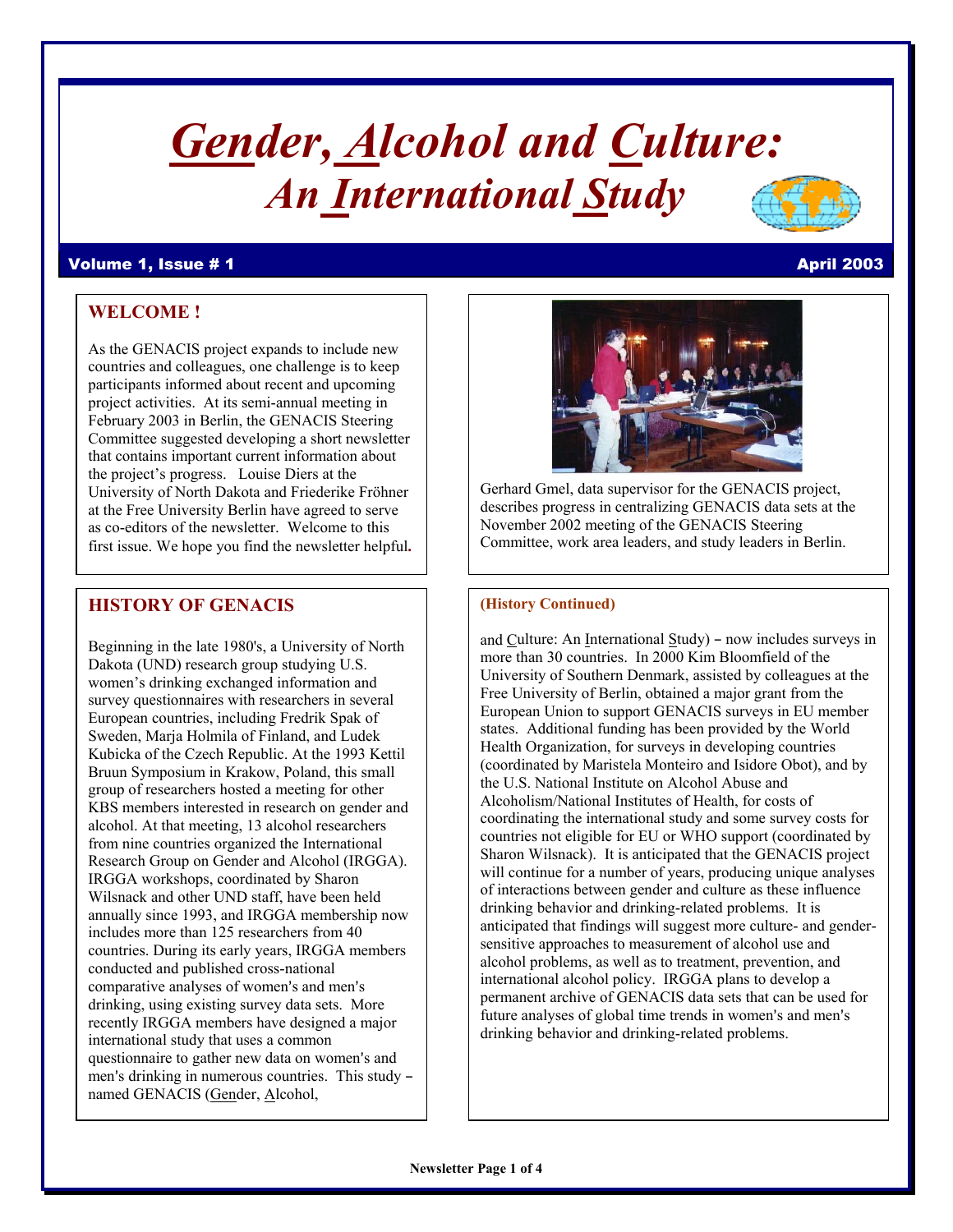# **GENACIS Steering Committee**

| <b>USA</b>  | swilsnac@medicine.nodak.edu |
|-------------|-----------------------------|
| Denmark     | Kbl@health.sdu.dk           |
| <b>WHO</b>  | monteirom@who.int           |
| <b>WHO</b>  | oboti@who.int               |
|             |                             |
| Switzerland | $ggmel@sfa-ispa.ch$         |
| Netherlands | R.Knibbe@ZW.unimaas.nl      |
| Sweden      | robin.room@sorad.su.se      |
| <b>USA</b>  | rwilsnac@medicine.nodak.edu |
|             |                             |

# **GENACIS Study Leaders, Work Area Leaders, and Staff**

| Myriam Munné              | Argentina           | mymu@hotmail.com                           |
|---------------------------|---------------------|--------------------------------------------|
| Jillian Fleming           | Australia           | flemingpsychology@netspeed.com.au          |
| Irmgard Eisenbach-Stangl  | Austria             | irmgard.eisenbach-stangl@api.or.at         |
| Florence Kerr-Correa      | <b>Brazil</b>       | fcorrea@fmb.unesp.br                       |
| Andrée Demers             | Canada              | andree.demers@umontreal.ca                 |
| Kate Graham               | Canada              | kgraham@julian.uwo.ca                      |
| Louise Nadeau             | Canada              | louise.nadeau.2@umontreal.ca               |
| Julio Bejarano            | Costa Rica          | juliobejarano@costarricense.cr             |
| Ladislav Csemy            | Czech Republic      | $csemy(a)pcp.$ If 3. cuni. cz              |
| Marja Holmila             | Finland             | marja.holmila@stakes.fi                    |
| Pia Mäkela                | Finland             | pia.makela@stakes.fi                       |
| Salme Ahlström            | Finland             | salme.ahlstrom@stakes.fi                   |
| Francois Beck             | France              | frbec@ofdt.fr                              |
| Ludwig Kraus              | Germany             | kraus@ift.de                               |
| Stephanie Kramer          | Germany             | stephanie.kramer@medizin.fu-berlin.de      |
| Friederike Fröhner        | Germany             | friederike.froehner@medizin.fu-berlin.de   |
| <b>Ulrike Grittner</b>    | Germany             | ulrike.grittner@medizin.fu-berlin.de       |
| Zsuzsanna Elekes          | Hungary             | zsuzsanna.elekes@soc.bke.hu                |
| Hildigunnur Ólafsdóttir   | Iceland             | hildigunnur@akademia.is                    |
| Vivek Benegal             | India               | vbenegal@nimhans.kar.nic.in                |
| Madhabika Nayak           | India               | mnayak@arg.org                             |
| Giora Rahav               | Israel              | grrhv@sundown.tau.ac.il                    |
| Allaman Allamani          | Italy               | all.alcologico@asf.toscana.it              |
| Shinji Shimizu            | Japan               | $\frac{\text{shimizu}(Q)$ cc.nara-wu.ac.jp |
| <b>Bedel Sarbayev</b>     | Kazakhstan          | nutrit@nursat.kz                           |
| Maria Elena Medina Mora   | Mexico              | $median(\widehat{a}$ imp.edu.mx            |
| Martha Romero             | Mexico              | romerom@imp.edu.mx                         |
| Akan Ibanga               | Nigeria             | prohealth@hisen.org                        |
| Sturla Nordlund           | Norway              | sn@sirus.no                                |
| Edvin Zvartau             | Russia              | Zvartau@spmu.rssi.ru                       |
| Marina Tsoy               | Russia              | $mvtsoy(a)$ mail.ru                        |
| Juan Carlos Valderrama    | $\overline{S}$ pain | dirteccv@FAD.ES                            |
| Siri Hettige              | Sri Lanka           | sirihett@sltnet.lk                         |
| Karin Helmersson-Bergmark | Sweden              | karin.bergmark@sociology.su.se             |
| Sandra Kuntsche           | Switzerland         | skuntsche@sfa-ispa.ch                      |
| Nazarius Mbona Tumwesigye | Uganda              | nmbonat@hotmail.com                        |
| Rogers Kasirye            | Uganda              | rkasirye@hotmail.com                       |
| Moira Plant               | United Kingdom      | Moira.Plant@uwe.ac.uk                      |
| Arlinda Kristjanson       | <b>USA</b>          | akristja@medicine.nodak.edu                |
| Nancy Vogeltanz-Holm      | <b>USA</b>          | nancy vogeltanz@UND.NODAK.EDU              |
| Thomas Greenfield         | <b>USA</b>          | tgreenfield@arg.org                        |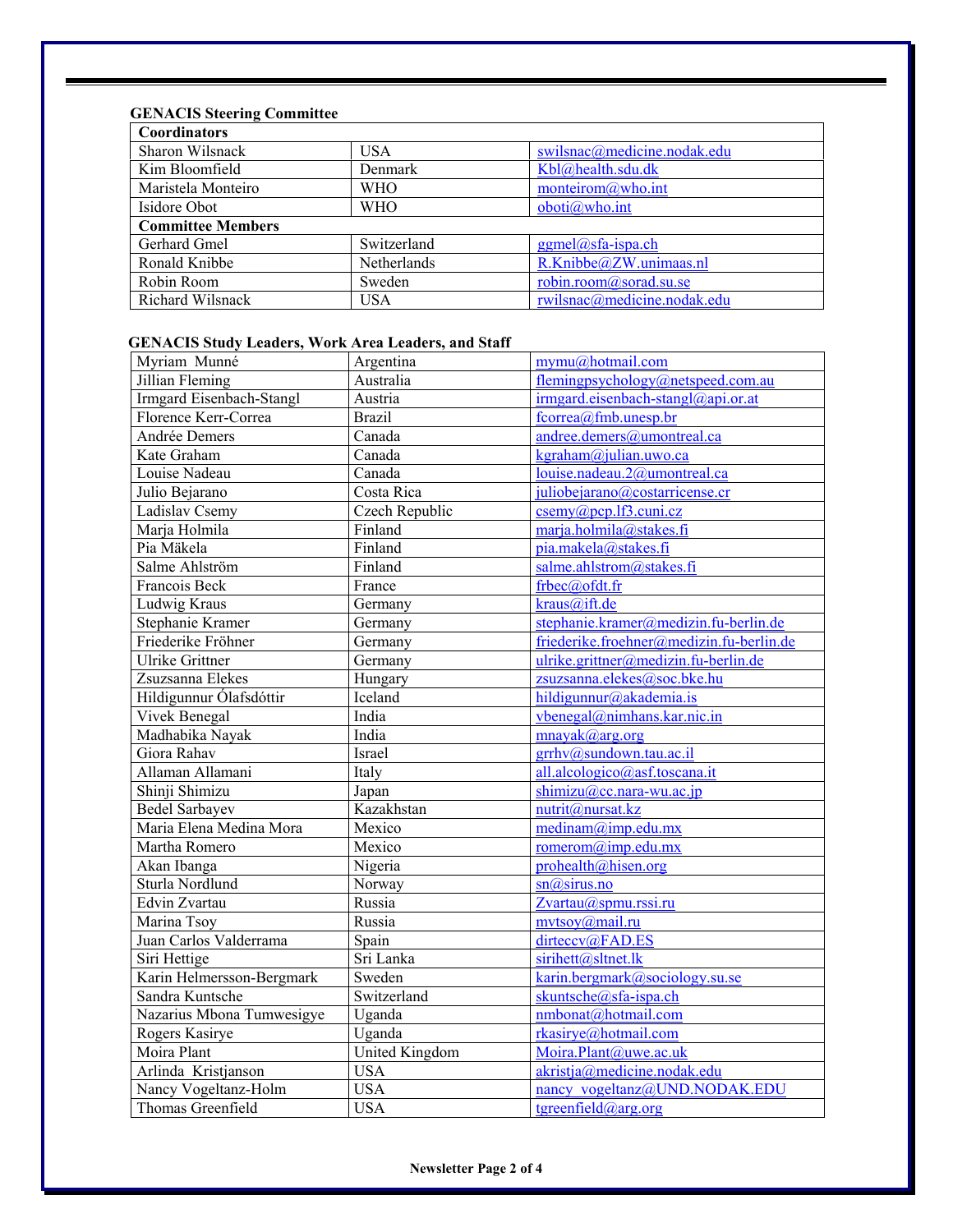# **LATEST NEWS**

# **News from the EU Project**

The annual reports and cost statements were submitted to the EU by the deadline of February 28, 2003.

### **Canadian Group To Conduct Large GENACIS Survey**

A group of Canadian IRGGA members, led by Kate Graham and Andrée Demers, have received funding from the Canadian Institutes of Health Research to conduct a GENACIS-related Canadian national survey. This large  $(N=14,000)$  national telephone survey will be a valuable addition to the GENACIS project. Congratulations, Canadian colleagues!

# **WHO Funds Three New GENACIS Surveys**

At the February 2003 GENACIS Steering Committee meeting in Berlin, Isidore Obot of WHO announced the funding of GENACIS surveys in three new countries: Costa Rica, India, and Uganda. Interviewer training for the survey to be conducted in the state of Karnataka in southern India was held in late March; training for interviewers for the Costa Rica and Uganda surveys will be held in April. WHO-funded GENACIS surveys have already been completed in Argentina, Kazakhstan, Nigeria, and Sri Lanka.



Co-coordinators Kim Bloomfield and Sharon http://www.arg.org/kbs Wilsnack at March 2002 GENACIS Steering Committee meeting in Berlin.

# **FUTURE IRGGA/GENACIS MEETINGS**

**1.** 11th Annual IRGGA Workshop/3rd Semi-Annual GENACIS Working Meeting, May 30 – June 1, 2003, Krakow, Poland.

**2.** 29th Annual Alcohol Epidemiology Symposium of the Kettil Bruun Society for Social and Epidemiological Research on Alcohol, June 2 – 6, 2003, Krakow, Poland. Hosted by the Institute of Psychiatry and Neurology. For more information: http://www.arg.org/kbs/krakow.html

**3.** GENACIS Steering Committee, Work Area Leaders, and Study Leaders meeting, November 8- 12, 2003, Berlin.

# **WEB SITES**

We are pleased to announce the launch of the new web site for the IRGGA/GENACIS project:

(http://www.medicine.nodak.edu/irgga).

This site is a "work in progress," with new items being added as the need arises. In addition to the new IRGGA/GENACIS site, other project-related websites are the following:

# **EU-project website:**

http://www.medizin.fuberlin.de/statistik/Gender&Alcohol/

**GENACIS site at SIPA:** 

http://www.sfa-ispa.ch/genacis/intro.htm

**KBS website:**